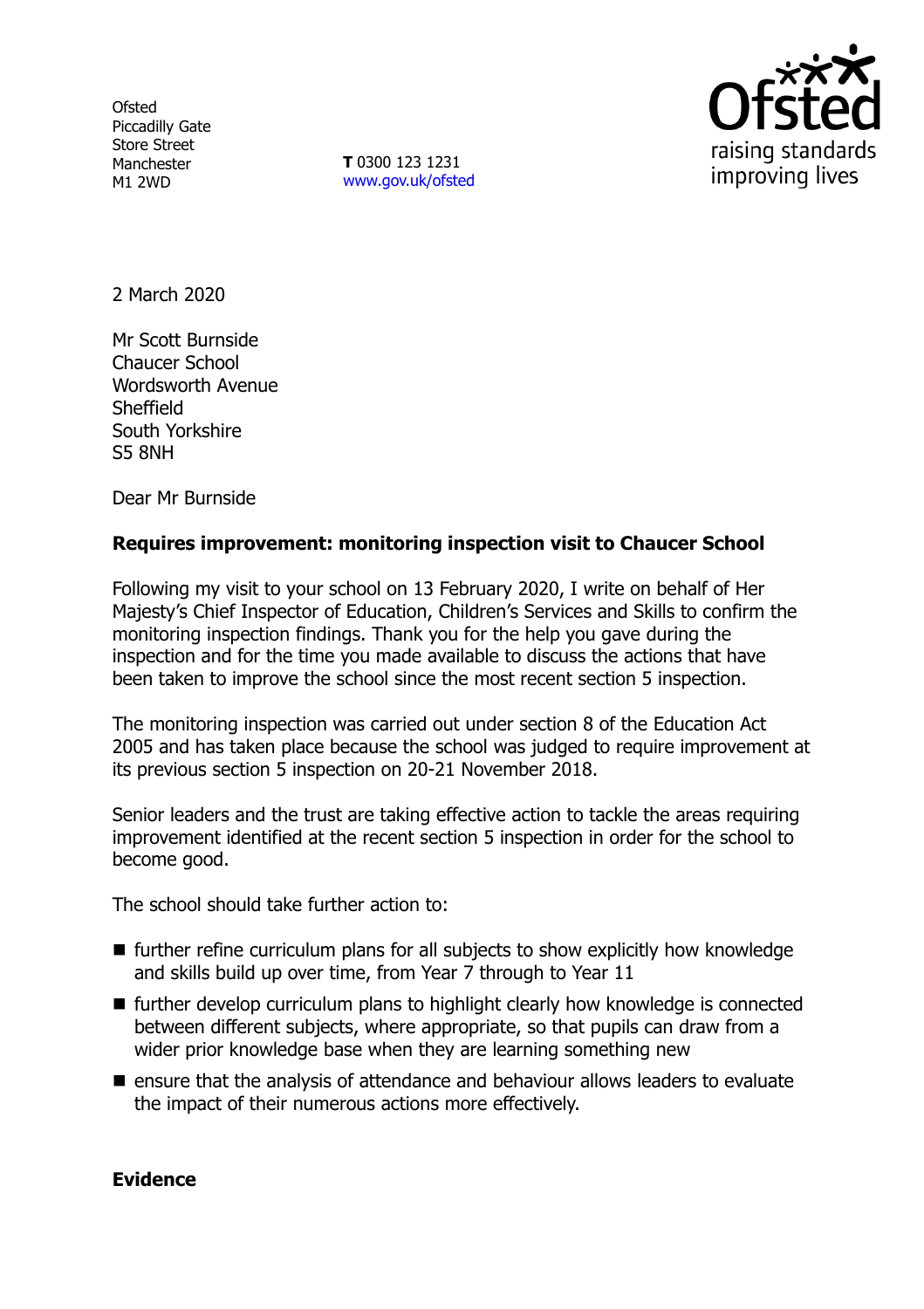

During the inspection, I met with you, your senior leaders, various subject leaders and a range of staff. I also met with a group of governors and trustees, including the chair and vice-chair of the local governing board and the chair of the Tapton School Academy Trust. I discussed the support and actions taken since the last inspection with the chief executive officer of the trust. I scrutinised school documentation, including the school's self-evaluation document and improvement plans. I conducted short visits to lessons with two of your assistant headteachers. A sample of pupils' work from those lessons was reviewed alongside senior leaders. I also met with a group of pupils from Years 8, 10 and 11 to discuss their work. I spoke to a number of pupils informally about their views on developments since the last inspection.

# **Context**

Since the last inspection, there have been a small number of changes in staffing. A new subject leader for English was appointed in December 2019 to cover a maternity leave. The structure of middle leadership has been reviewed and two teachers have been promoted internally to lead the newly created faculties of Discovery (modern foreign languages, history, geography and religious education) and Create (art, music, drama and design technology). The school has recruited three additional governors.

# **Main findings**

Since the last inspection, you have reviewed all areas of the school, identifying and prioritising areas for improvement. Leaders have taken a range of appropriate actions to address the areas for improvement identified in the last inspection. You acted to eradicate weak teaching and leadership. You reinforced your high expectations across the whole school. You reviewed the school's staffing structure, including middle and senior leadership and, supported by the trust, you managed staffing changes effectively. You appointed experienced staff in some key areas of responsibility, including the appointment of a new and experienced subject leader in the English department to cover a maternity leave. You promoted internally two members of staff to lead two new faculties so that best practice is shared widely across a number of subject areas. As a result, leadership and management have been strengthened further and the rate of school improvement is accelerating.

Following the last inspection, you have raised expectations of senior leaders further. You have reviewed the systems and procedures senior leaders use to monitor all areas of the school's performance and have ensured that these expectations are clear and understood by staff at all levels. Senior leaders work hard to analyse school performance information regularly. However, they do not evaluate clearly the impact of their numerous actions, especially around behaviour and attendance.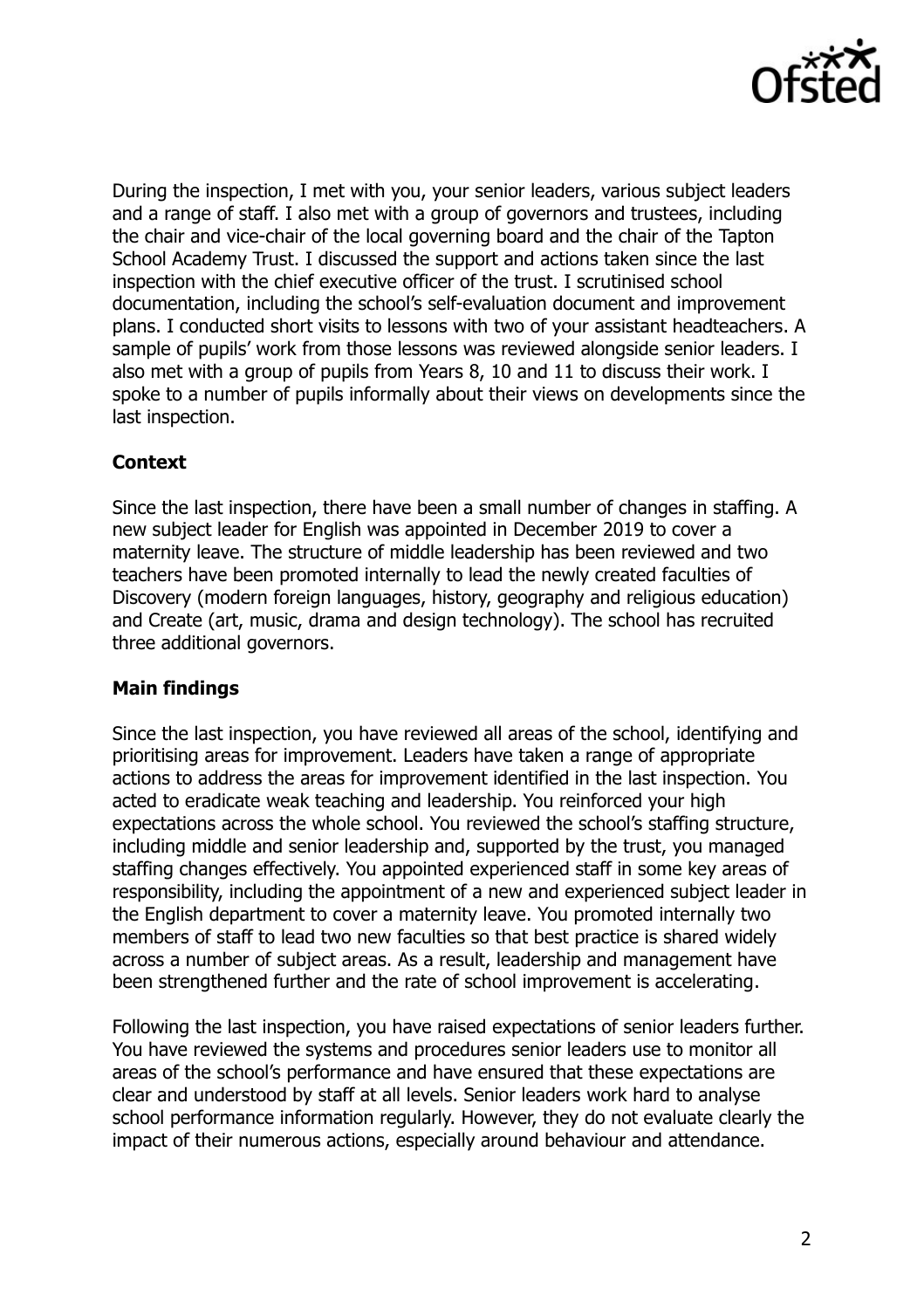

Since the last inspection and with support from the trust, you reviewed the school's curriculum. The curriculum plans cover the national curriculum and are carefully thought out. The school's 'LIFE' programme of personal development has been strengthened further and is woven throughout the curriculum. Staff receive appropriate professional development to support them in delivering the ambitious curriculum. As a result, the quality of teaching and learning is improving. Leaders have considered carefully how content is taught in each subject area. However, it is not explicitly clear in some curriculum plans how knowledge and skills build up over time as pupils progress through each school year. You acknowledge that this area needs more refinement.

Assessment is used well in most subjects to identify what pupils know and remember over time. You have ensured that teachers follow the school's assessment policy consistently across different subject areas. You and your leaders monitor this area regularly and support staff who do not apply the policy consistently. During the inspection, pupils could articulate well how previous knowledge in a subject helped them to learn something new. For example, in mathematics, pupils in Year 8 could describe with confidence how their knowledge of factorising simple equations from November helped them learn how to factorise more complex quadratic equations now. However, the content of different subjects is not clearly linked so that pupils can draw upon wider prior knowledge when learning something new. You agreed with me that this area is at an early stage of development.

At the last inspection, leaders were asked to improve pupils' behaviour and attendance. You raised expectations around behaviour. You and your leaders reviewed the school's behaviour policy with a focus on positive discipline. You have established a strong culture of inclusion and developed a curriculum to support all pupils, including vulnerable pupils. As a result, pupils report that behaviour has improved since the last inspection.

You and your leaders have identified a cohort of pupils who struggle to meet the school's raised expectations. Fixed-term exclusions increased following the renewed focus on behaviour. You and your staff recognised an increasing challenge in the local area because of an upsurge of activity from organised crime groups. As a result, leaders are working closely with external agencies, including the Violence Reduction Unit and the Police Crime Commissioner. Through focused intervention programmes, you have managed to reduce the fixed-term exclusions and improve the behaviour of a targeted group of pupils. The number of permanent exclusions has reduced since the last inspection. Low-level disruption in lessons has significantly improved and pupils now regularly talk about 'behaviour for learning' and 'behaviour for success'. Pupils say that they feel safe in school and know how to stay safe, including online.

Improving the attendance of pupils remains a high priority for school leaders, governors and the trust. The school's attendance team, further strengthened by the